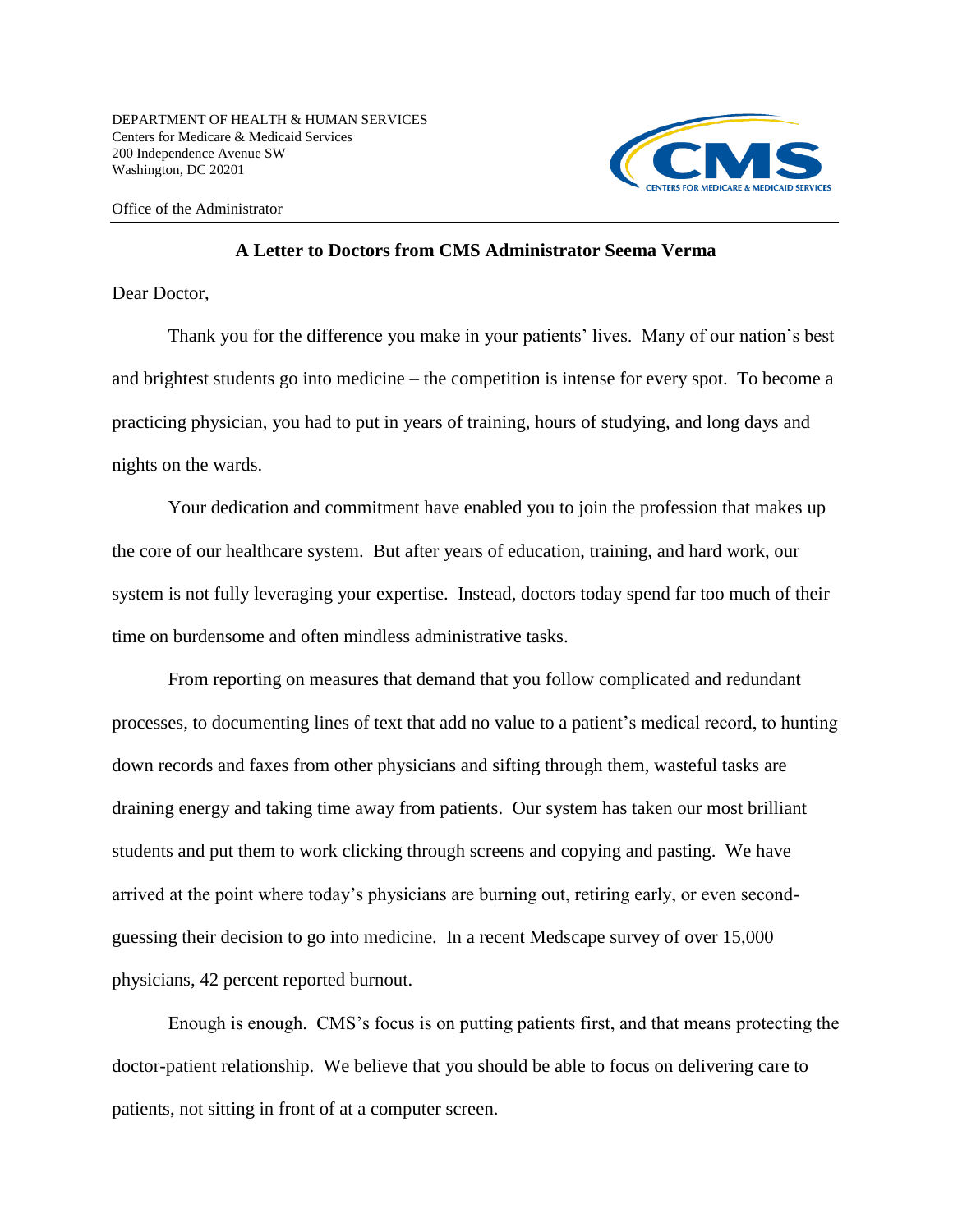Washington is to blame for many of the frustrations with the current system, as policies that have been put forth as solutions either have not worked or have moved us in the opposite direction. Electronic Health Records were supposed to make it easier for you to record notes, and the government spent \$30 billion to encourage their uptake. But the inability to exchange records between systems – and the increasing requirements for information that must be documented – has turned this tool into a serious distraction from patient care.

CMS is committed to turning the tide. President Trump has made it clear that he wants all agencies to cut the red tape, and CMS is no exception. Last year, we launched our "Patients Over Paperwork" initiative, under which we have been working to reduce the burden of unnecessary rules and requirements. As part of this effort, we have proposed an overhaul of the Evaluation & Management (E&M) documentation and coding system to dramatically reduce the amount of time you have to spend inputting unnecessary information into your patients' records.

E&M visits make up 40 percent of all charges for Medicare physician payment, so changes to the documentation requirements for these codes would have wide-reaching impact. The current system of codes includes 5 levels for office visits – level 1 is primarily used by nonphysician practitioners, while physicians and other practitioners use levels 2-5. The differences between levels 2-5 can be difficult to discern, as each level has unique documentation requirements that are time-consuming and confusing.

We've proposed to move from a system with separate documentation requirements for each of the 4 levels that physicians use to a system with just one set of requirements, and one payment level each for new and established patients. Most specialties would see changes in their overall Medicare payments in the range of 1-2 percent up or down from this policy, but we believe that any small negative payment adjustments would be outweighed by the significant

2